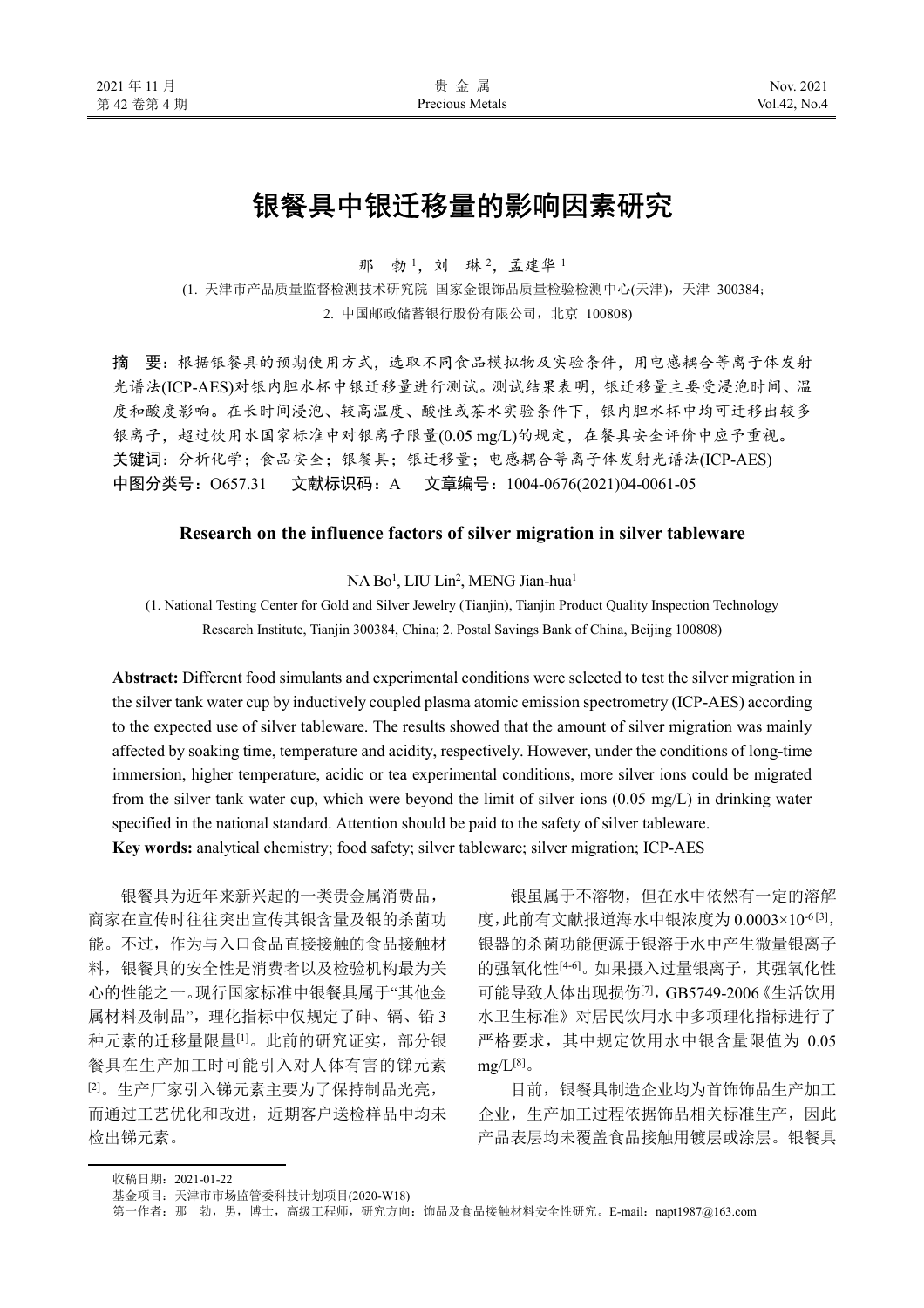在实际使用过程中,银基体会直接与食品接触,在 与含水食品接触过程中,银基体会有微量溶解,产 生迁移,不同温度及不同类型食品均可能对银餐具 中银迁移量造成一定影响。目前尚未有相关国家标 准对银餐具安全性能进行系统性规定及要求,故国 内未见银餐具中银迁移量的相关研究报道。

银内胆水杯是银餐具中最为常见的和普及的类 型[2],本研究选取某款足银内胆水杯为测试样品, 采用不同食品模拟物及实验条件,根据GB/T5750.6- 2006《生活饮用水标准检验方法 金属指标》中测试 条件[9], 以电感耦合等离子体发射光谱(ICP-AES)法 对其银迁移量进行测试,研究不同条件下的银元素 迁移规律,为银餐具的生产、监管及相关标准的制 修订提供技术支持。

# **1** 实验

## **1.1** 仪器及试剂

1.1.1 实验仪器

Avio 200 型电感耦合等离子体原子发射光谱 仪,美国 PerkinElmer 公司;明澈-D24UV 型超纯水 制备系统,默克化工技术(上海)有限公司;电热鼓风 干燥箱,送风型定温干燥箱等。

1.1.2 实验试剂

银单元素标准溶液(编号 GSB 04-1712-2004), 1000 ug/mL, 国家有色金属及电子材料分析测试中 心;乙酸和乙醇为优级纯试剂;碳酸氢钠、硫酸镁、 二水合氯化钙等均为分析纯试剂;柠檬酸(99.5%), 阿法埃莎(中国)化学有限公司。实验所用水均为超 纯水。

1.1.3 实验样品

银内胆水杯(标称银含量 999‰),内胆表面无镀 层及涂层。

#### **1.2** 实验过程

1.2.1 食品模拟物选择

银内胆水杯主要用于饮水、泡茶等用途,根据 银餐具在使用过程中可能出现的各种情况,分别选 取人造自来水、10%乙醇溶液、5 g/L 柠檬酸溶液和 4%乙酸溶液作为食品模拟物。

1.2.2 食品模拟物

食品模拟物均按 GB 5009.156-2016《食品安全 国家标准 食品接触材料及制品迁移试验预处理方 法通则》[10]配制。包括 4%(体积分数)乙酸溶液、 10%(体积分数)乙醇溶液、柠檬酸溶液(5 g/L)。

人造自来水储备液:称取 1.20 g 碳酸氢钠、0.70 g 硫酸镁、1.20 g 二水合氯化钙,加纯水溶解,定容 至 1000 mL。

人造自来水:量取 50.0 mL 人造自来水储备液, 加入 900 mL 纯水, 用 0.1 mol/L 硝酸溶液调节 pH 至 7.5,最后用纯水定容至 1000 mL。

1.2.3 浸泡实验条件选择

根据银内胆水杯可能的使用情况,分别采用以 下几种实验条件进行实验。

1) 预期接触食品为饮用水。实验温度分别为 20℃(对应凉水)、40℃(对应温水)、70℃(对应热水), 在银内胆水杯中加入 200 mL 相应温度人造自来水, 在浸泡实验进行至 10 min、30 min、1 h、2 h、3 h、 6 h、12 h 及 24 h 后分别测试浸泡液中银浓度。

2) 预期接触食品为沸水。在银内胆水杯中加入 200 mL 煮沸的(100℃)人造自来水,在浸泡实验进 行至 5 min、10 min、20 min、30 min、1 h 及 2 h 后 分别测试浸泡液中银浓度。

3) 预期接触食品为含酒精类饮料:实验温度分 别为 20℃、40℃、70℃,在银内胆水杯中加入 200 mL 10%乙醇溶液,在浸泡实验进行至 10 min、30 min、1 h、2 h、3 h、6 h、12 h 及 24 h 后分别测试 浸泡液中银浓度。

4) 预期接触食品为柠檬片等酸性食物:实验温 度分别为 20℃、40℃、70℃,在银内胆水杯中加入 200 mL 5 g/L 柠檬酸溶液,在浸泡实验进行至 5 min、 10 min、20 min、30 min、1 h 及 2 h 后分别测试浸 泡液中银浓度。

5) 预期接触食品为食醋等酸性食物:实验温度 分别为 20℃、40℃、70℃,在银内胆水杯中加入 200 mL 4%乙酸溶液,在浸泡实验进行至 5 min、10 min、 20 min、30 min、1 h 及 2 h 后分别测试浸泡液中银 浓度。

6) 预期接触食品为茶水等含茶碱食物:称取 1 g 茶叶置于银内胆水杯中,将杯中注入 200 mL 沸腾 纯水,加盖静置。在实验进行至 5 min、10 min、15 min、20 min、25 min 及 30 min 后分别测试浸泡液 中银浓度。

# **1.3** 测定

1.4.1 仪器工作条件

ICP-AES:RF 功率:1.3 kW,冷却气流量:15 L/min;辅助气流量:0.2 L/min;溶液提升量:1.5 mL/min;预积分时间:30 s;积分时间:3 s;观测 方式:轴向观测。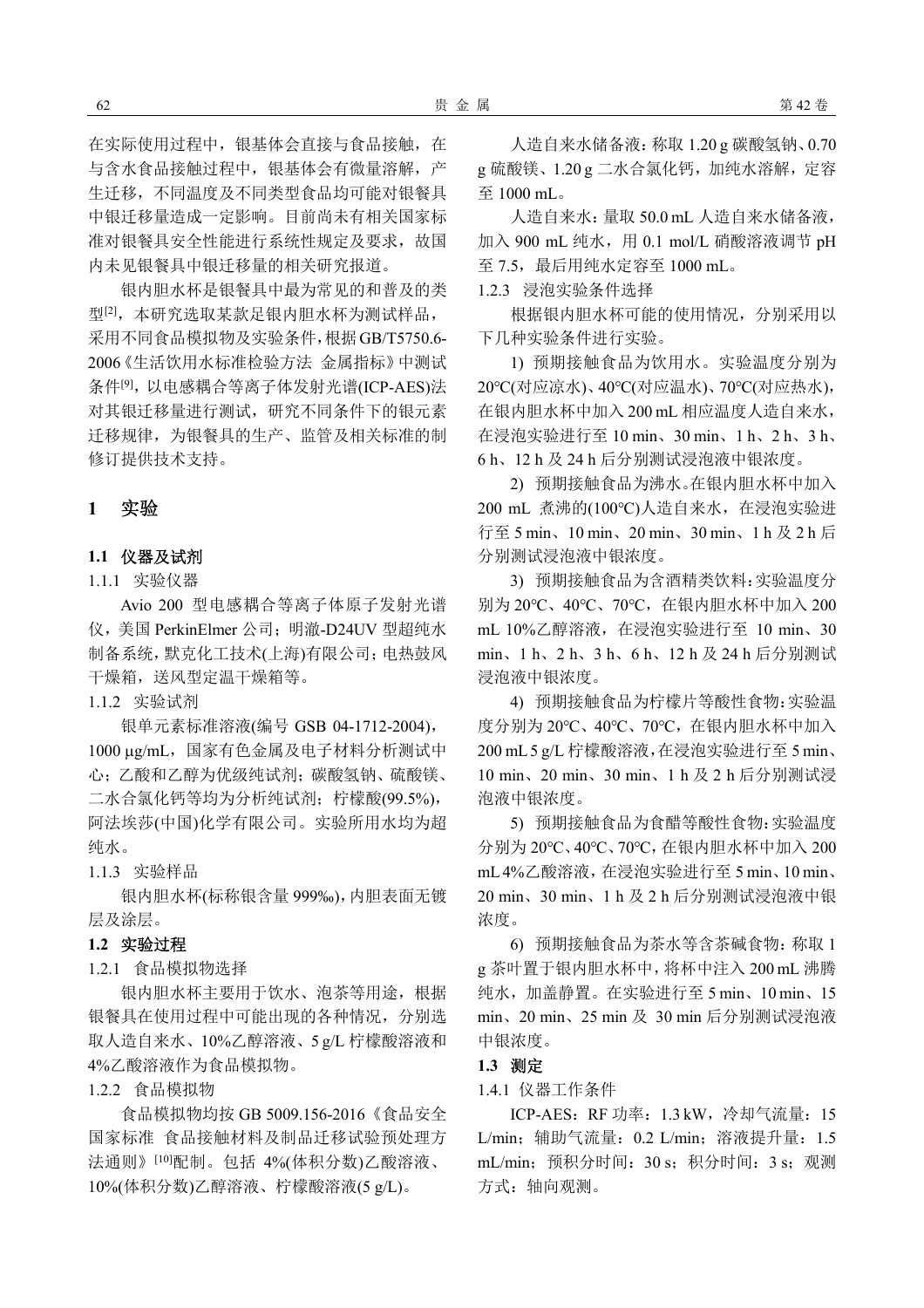1.4.2 曲线线性范围与方法检出限

用纯水将银标准溶液分别稀释为 0、0.1、0.2、 0.5、1.0、2.0 mg/L 的标准溶液系列,在 1.4.1 仪器 工作条件下,对银元素标准溶液进行测试,在 0~2 mg/L 浓度范围内,元素浓度和谱线强度呈现良好的 线性关系。线性方程:*F*=783400*x*+1097.4,相关系 数:0.9999。

本次实验检出限依照 GB/T5750.6-2006 中方法 检出限,标准中给出银元素检出限为 0.0130 mg/L。 1.4.3 精密度实验

按 1.4.1 仪器工作条件对 0.1、0.5 和 2.0 mg/L 标准溶液进行重复 11 次测定,计算所得 3 种不同 浓度下银元素相对标准偏差(*RSD*)分别为 0.71%、 0.59%、1.11%。测试结果 RSD 均小于 2%, 说明在 本次实验条件下,测试仪器具有较高的精密度。 1.4.4 试液测定

按 1.4.1 仪器工作条件分别对 1.3.3 中不同浸泡 试液进行测定。

# **2** 结果与讨论

#### **2.1** 银在水中的迁移量

将 200 mL 人造自来水分别加热至 20℃、40℃、 70℃,注入银内胆水杯中,在浸泡不同时间后分别 测试浸泡液中银浓度。银迁移量随浸泡时长变化规 律如图 1 所示。由图 1 结果可知, 随着浸泡温度及 时间的增加,银迁移量在人造自来水中呈现缓慢的 增加趋势。在 70℃浸泡 12 h 后,浸泡液中银浓度超 过 GB5749-2006 规定的银浓度限量。



图 **1** 人造自来水中不同时间的银迁移量

Fig.1 Migration of silver in artificial tap water at different time

## **2.2** 银在酒精中的迁移量

将 200 mL 10%乙醇溶液分别加热至 20℃、 40℃、70℃,注入银内胆水杯中,在浸泡实验进行 至 10 min、30 min、1 h、2 h、3 h、6 h、12 h 及 24 h 后分别测试浸泡液中银浓度。银迁移量随浸泡时 长变化规律如图 2 所示。



Fig.2 Migration of silver in 10% alcohol at different time

由图 1 和图 2 可知,在人造自来水和 10%乙醇 溶液浸泡条件下所测得的银元素迁移量和变化趋势 较为接近。而 10%乙醇浸泡所得银迁移量略低于人 造自来水浸泡所得银迁移量,原因为乙醇的酸性弱 于水,因此其与金属反应的速率较水更慢。在 20℃ 和40℃浸泡24 h后浸泡液中银浓度未超过GB5749- 2006 规定的银浓度限量,而在 70℃浸泡 12 h 后, 浸泡液中银浓度超过GB5749-2006规定的银浓度限 量。上述实验数据表明温度的提高有利于银元素的 迁移,银餐具可在一定时间盛装水或其他温热中性 饮品,但应避免过长时间的浸泡。

#### **2.3** 银在沸水中的迁移量

将 200 mL 人造自来水加热至沸, 注入银内胆 水杯中,在浸泡实验进行至 5 min、10 min、20 min、 30 min、1 h 及 2 h 后分别测试浸泡液中银浓度, 银 迁移量随浸泡时长变化规律如图 3 所示。

由图 3 可知,在沸腾条件下,浸泡液中银浓度 上升较快,浸泡 10 min 后即超过 GB5749-2006 规 定的 0.05 mg/L 限量, 说明在高温条件下银发生了 较多迁移。通常来说,温度的提升会导致化学反应 速率和溶解度的提高。因此在未覆盖镀层或相应涂 层的情况下,应避免银餐具与沸水直接接触。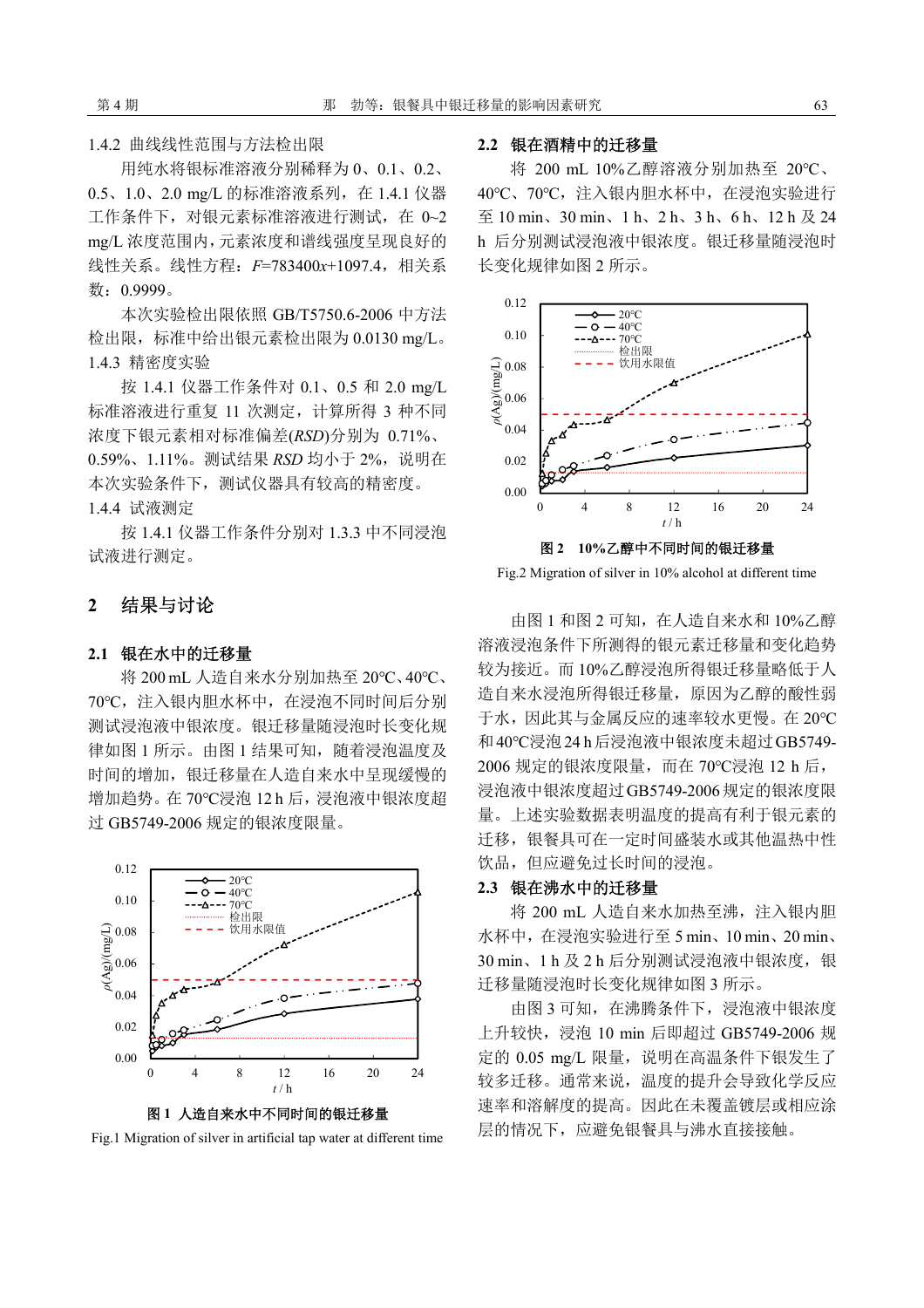

图 **3** 沸水中不同时间的银迁移量

Fig.3 Migration of silver in boiling water at different time

#### **2.4** 银在食醋中的迁移量

将 200 mL 4%乙酸溶液加入银内胆水杯中,实 验温度分别为 20℃、40℃、70℃。在浸泡实验进行 至 5 min、10 min、20 min、30 min、1 h 及 2 h 后分 别测试浸泡液中银浓度,银迁移量随浸泡时长变化 规律如图 4 所示。



at different time

由图 4 可知,在凉水温度(20℃)下,浸泡液中 银浓度上升较慢,2 h 后浸泡液中银浓度依然符合 GB5749-2006 规定。但在温水温度(40℃)时,银内胆 水杯盛放酸性溶液 5 min 其浸泡液中银浓度即超过 标准限量,说明在酸性条件及较高温度下,银发生 了较多迁移。而在热水温度(70℃)下,所得浸泡液中 银浓度较 40℃时更大。在 4%乙酸中 70℃浸泡 2 h 条件下,浸泡液中银浓度高达 0.9615 mg/L,远高于 国家标准限量,证明高温及酸性条件更有利于银元 素的溶出及迁移。

# **2.5** 银在柠檬中的迁移量

将 200 mL 5 g/L 柠檬酸溶液加入银内胆水杯 中,实验温度分别为 20℃、40℃、70℃。在浸泡实 验进行至 5 min、10 min、20 min、30 min、1 h 及 2 h 后分别测试浸泡液中银浓度,银迁移量随浸泡时 长变化规律如图 5 所示。



Fig.5 Migration of silver in 5 g/L citric acid solution at different time

由图 5 数据可知, 与图 4 类似, 在 5 g/L 柠檬 酸溶液中,银迁移量存在与 4%乙酸溶液类似规律。 在凉水温度(20℃)下,该款银内胆水杯在短时间(2 h)盛放 5 g/L 柠檬酸溶液情况下浸泡液中银浓度符 合 GB5749-2006 规定。但在 40℃时,银内胆水杯盛 放 5 g/L 柠檬酸溶液 5 min 其浸泡液中银浓度即超 过标准限量。而在热水温度(70℃)下,所得浸泡液中 银浓度较 40℃时更大。由于乙酸银和柠檬酸银均属 于微溶物,在水中有一定溶解度,因此随着浸泡时 间的增加,化学平衡逐渐向生成相应化合物的方向 移动,银浓度呈现增加趋势。由图 4 及图 5 可知, 银餐具可以短时间盛放低温酸性溶液,但由于银迁 移量受温度及酸性影响较大,在未覆盖镀层或相应 涂层的情况下,应避免银餐具与非低温酸性溶液直 接接触。

#### **2.6** 银在茶水中的迁移量

称取 1 g 茶叶置于银内胆水杯中,将杯中注入 200 mL 沸腾纯水,加盖静置。在实验进行至 5、10、 15、20、25 及 30 min 后分别测试浸泡液中银浓度。 银迁移量随浸泡时长变化规律如图 6 所示。

由图 6 可知,随着浸泡时间的增加,茶水中的 银迁移量呈现明显增加趋势, 浸泡时长超过 25 min 后,茶水中银离子浓度超过 GB5749-2006 规定。同